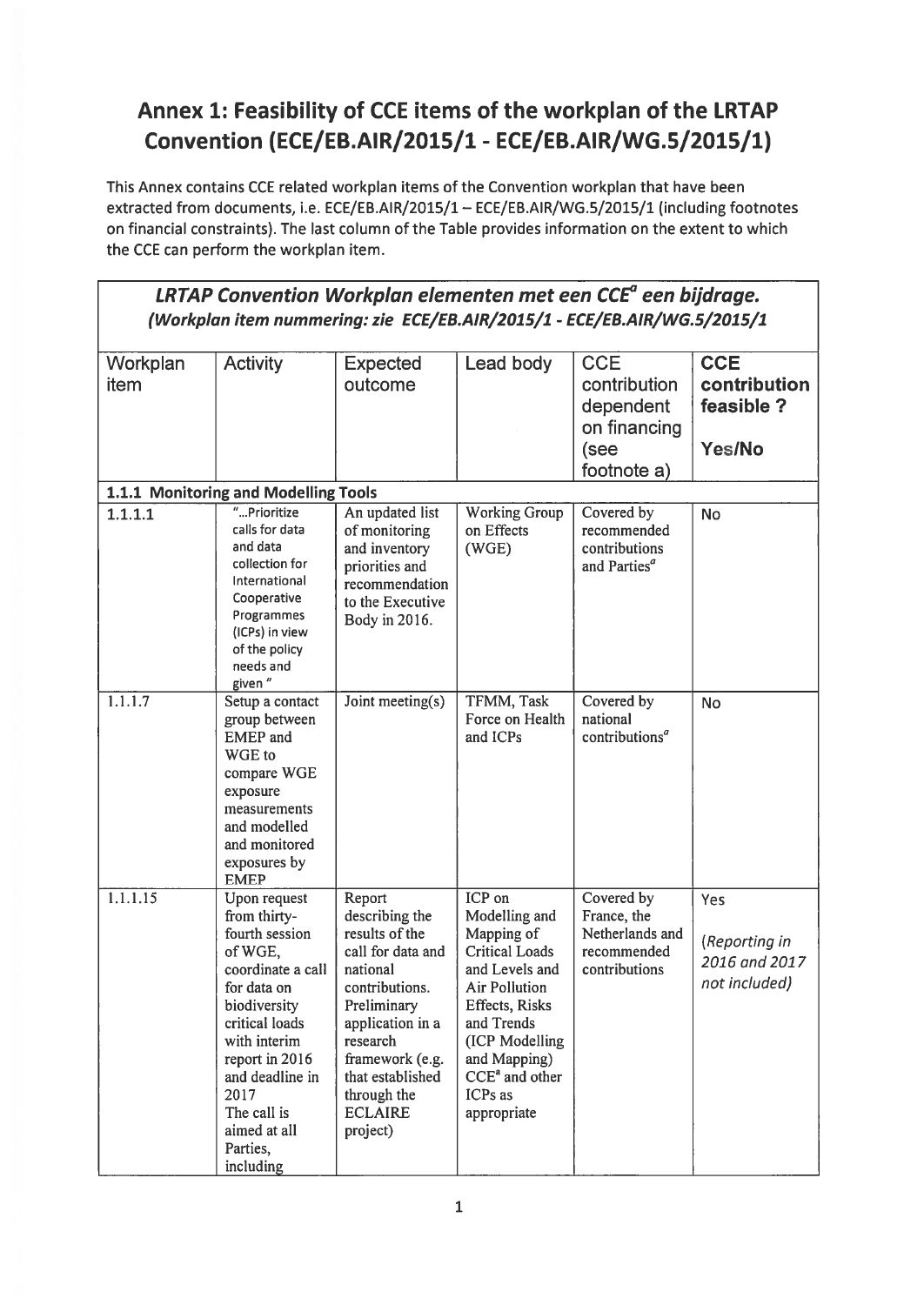|                                    | countries in<br>Eastern Europe,<br>the Caucasus<br>and Central<br>Asia<br>Ensure that the<br>European<br>critical loads<br>database is<br>updated and<br>available for the<br>Convention's<br>effects-oriented<br>air pollution<br>policies                                                                                                       |                                                                                                              |                                                                                              |                                                                                           |                                                                                                                                   |  |
|------------------------------------|---------------------------------------------------------------------------------------------------------------------------------------------------------------------------------------------------------------------------------------------------------------------------------------------------------------------------------------------------|--------------------------------------------------------------------------------------------------------------|----------------------------------------------------------------------------------------------|-------------------------------------------------------------------------------------------|-----------------------------------------------------------------------------------------------------------------------------------|--|
| 1.1.1.16                           | <b>Update Chapter</b><br>5 of the<br>Mapping<br>Manual<br>(Manual on<br>Methodologies<br>and Criteria for<br>Modelling and<br>Mapping<br><b>Critical Loads</b><br>and Levels and<br><b>Air Pollution</b><br>Effects, Risks<br>and Trends)<br>including latest<br>relevant<br>scientific<br>knowledge                                              | <b>Translation of</b><br>all eight<br>chapters into<br>Russian in<br>2016-2017                               | <b>ICP</b> Modelling<br>and Mapping,<br>other ICPs and<br>$CCE^a$                            | Covered by<br>France, the<br>Netherlands and<br>recommended<br>contributions <sup>a</sup> | yes<br>(but limited<br>to the<br>organisation<br>and<br>chairmanship<br>of a dedicated<br>session on the<br>CCE workshop<br>2016) |  |
| 1.1.1.24                           | Further evaluate<br>ecosystem<br>responses in<br>particular air<br>pollution-<br>induced changes<br>in biodiversity<br>for setting<br>critical loads,<br>based on long<br>term monitoring<br>within ICPs,<br>including the<br>interactions<br>between<br>pollutants,<br>climate change,<br>land use and<br>nutrients<br>(including<br>phosphorus) | Annual reports<br>on progress in<br>dynamic<br>modelling.<br>Report (2016)<br>and scientific<br>paper (2017) | All ecosystem-<br>related ICPs,<br>Joint Expert<br>Group on<br>Dynamic<br>Modelling<br>(JEG) | Covered by the<br>respective lead<br>countries and<br>Sweden $a$                          | <b>No</b>                                                                                                                         |  |
| 1.1.3. Integrated Assessment Tools |                                                                                                                                                                                                                                                                                                                                                   |                                                                                                              |                                                                                              |                                                                                           |                                                                                                                                   |  |
| 1.1.3.3                            | Investigate<br>synergies and<br>trade-offs                                                                                                                                                                                                                                                                                                        | Common report<br>to WGE, EMEP<br>and Working                                                                 | CIAM,<br>TFIAM, Task<br>Force on                                                             | Depends on the<br>availability of<br>in-kind                                              | <b>No</b>                                                                                                                         |  |
|                                    | between air                                                                                                                                                                                                                                                                                                                                       | Group on                                                                                                     | Reactive                                                                                     | contribution                                                                              |                                                                                                                                   |  |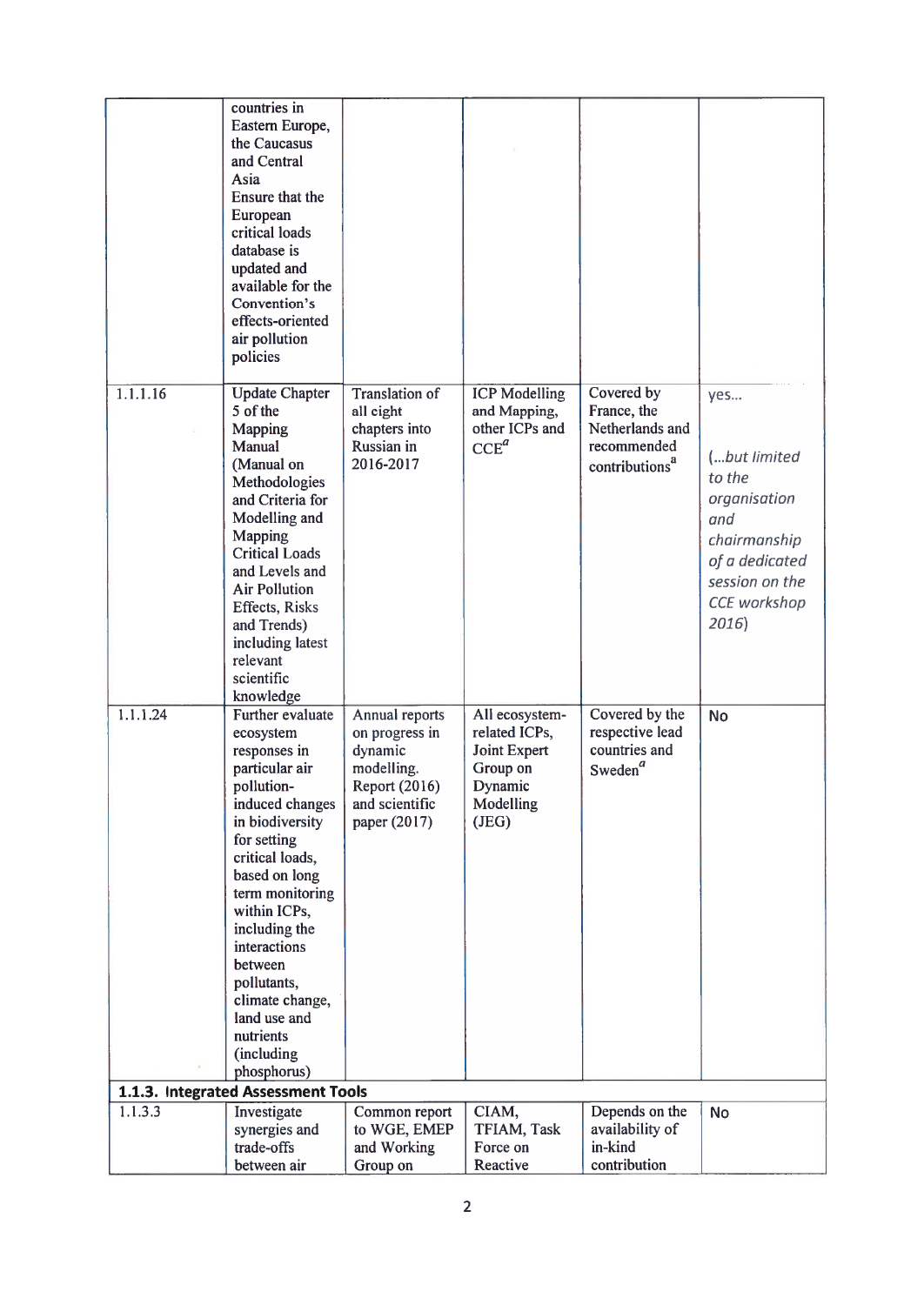|                                                                                                | pollution,<br>climate and<br>nature policies<br>as well as<br>synergies<br>between local<br>and<br>international<br>policy measures<br>and their effects                            | Strategies and<br>Review                                                                                                                                                                              | Nitrogen<br>(TFRN), ICP<br>Modelling and<br>Mapping, Task<br>Force on Health<br>and CCE <sup>a</sup> |                                                                                                                           | (with the<br>exception of<br>the transfer by<br>the CCE of the<br>European<br>critical loads<br>database to<br>the GAINS<br>model of CIAM<br>under the<br>TFIAM)             |  |
|------------------------------------------------------------------------------------------------|-------------------------------------------------------------------------------------------------------------------------------------------------------------------------------------|-------------------------------------------------------------------------------------------------------------------------------------------------------------------------------------------------------|------------------------------------------------------------------------------------------------------|---------------------------------------------------------------------------------------------------------------------------|------------------------------------------------------------------------------------------------------------------------------------------------------------------------------|--|
|                                                                                                | 1.1.4 Tools to account for global scale issues in air quality management                                                                                                            |                                                                                                                                                                                                       |                                                                                                      |                                                                                                                           |                                                                                                                                                                              |  |
| 1.1.4.2                                                                                        | Assess<br>implications of<br>air pollution<br>mitigation<br>strategies in the<br>Northern<br>Hemisphere for<br>health,<br>ecosystem and<br>climate impacts                          | Workshop on<br>impact<br>assessment<br>methods of<br>regional and<br>transported air<br>pollution in<br>cooperation<br>with WGE and<br>similar expert<br>groups from<br>South and East<br>Asia (2016) | TFHTAP,<br>WGE, CIAM,<br><b>TFIAM</b>                                                                | Covered by the<br>United States,<br>EU and in-kind<br>contributions<br>from national<br>experts <sup><math>a</math></sup> | <b>No</b><br>(with the<br>exception of<br>participation to<br>the TFHTAP<br>meeting (Bonn,<br>February 2016)<br>because the<br>CCE is the<br>representative<br>for WGE-ICPs. |  |
|                                                                                                | 1.3 Cooperation with other projects and bodies (outreach activities                                                                                                                 |                                                                                                                                                                                                       |                                                                                                      |                                                                                                                           |                                                                                                                                                                              |  |
| 1.3.1                                                                                          | Explore<br>possible use of<br><b>EMEP/WGE</b><br>tools, data and<br>infrastructure to<br>support the<br>Arctic<br>Monitoring and<br>Assessment<br>Programme<br>(AMAP)<br>activities | Report to<br><b>EMEP/WGE</b><br>session                                                                                                                                                               | CCC/MSC-<br>W/MSC-E,<br>CIAM, CEIP,<br>TFHTAP,<br>$CCE^a$                                            | Covered by<br><b>EMEP</b><br>mandatory<br>contribution<br>with potential<br>support from<br><b>AMAP</b>                   | <b>No</b>                                                                                                                                                                    |  |
| 1.4 Improving the functioning of the Working Group on Effects and EMEP and of their subsidiary |                                                                                                                                                                                     |                                                                                                                                                                                                       |                                                                                                      |                                                                                                                           |                                                                                                                                                                              |  |
| bodies<br>1.4.1                                                                                | Develop<br>common<br>standards for all<br>ICPs and a web<br>portal approach<br>to enable access<br>to<br>data/information                                                           | Improvement of<br>data access via<br>the web<br>Development of<br>a common web<br>based portal<br>A formal set of<br>agreed common<br>standards                                                       | EMEP, WGE<br>including ICPs<br>and other<br>subsidiary<br>bodies                                     | Covered by<br>recommended<br>contributions <sup>a</sup>                                                                   | <b>No</b>                                                                                                                                                                    |  |
| 1.4.2                                                                                          | Explore ways to<br>combine/merge<br>the activities of<br>some of the<br>ICPs (e.g., ICP<br>Integrated                                                                               | More effective<br>organization of<br>the work carried<br>out by the ICPs                                                                                                                              | WGE/ICPs                                                                                             | Covered by<br>recommended<br>contributions <sup><math>a</math></sup>                                                      | <b>No</b>                                                                                                                                                                    |  |